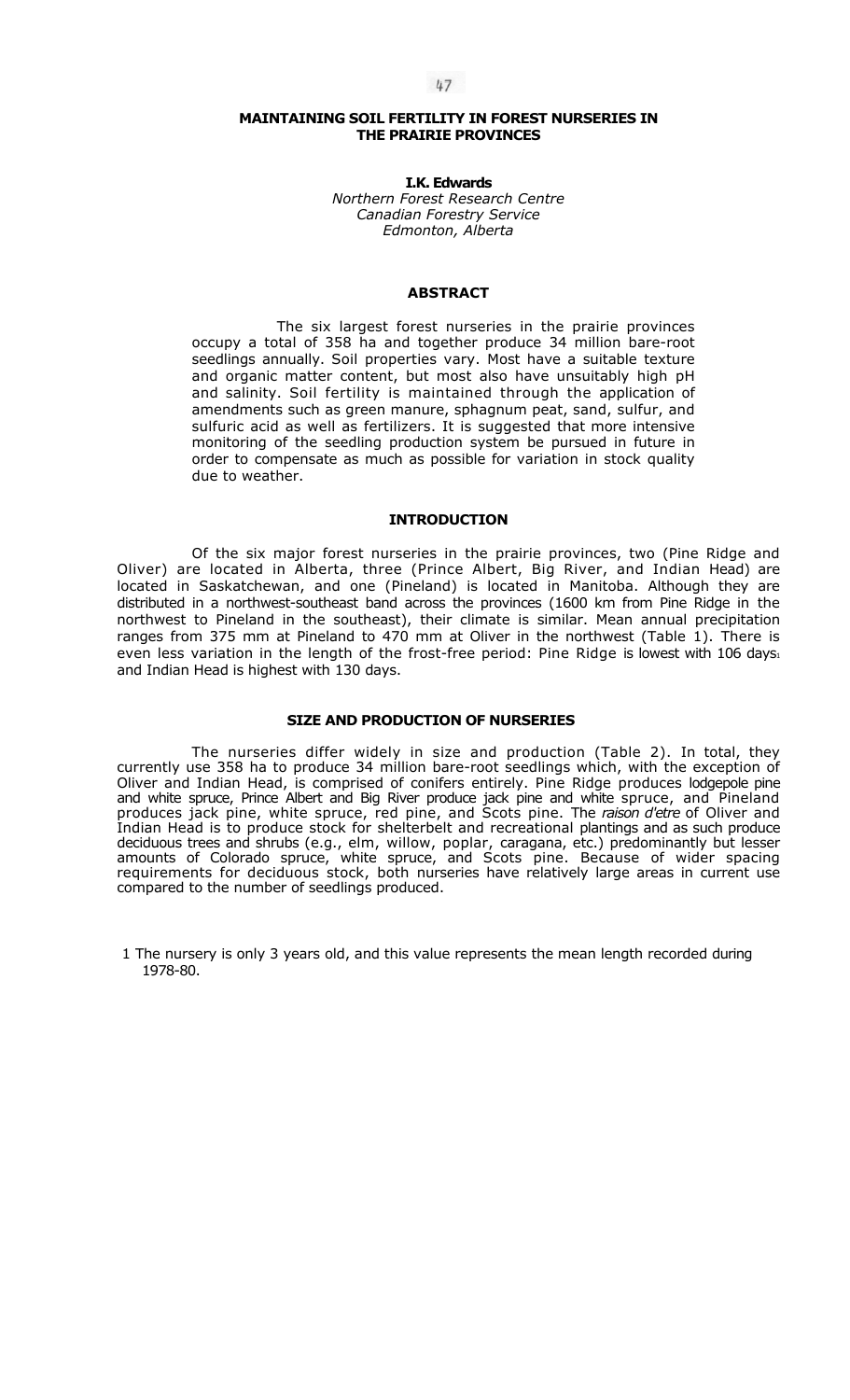Mean annual precipitation and length of frost-free period at selected prairie<br>nurseries Table 1.

| Nursery       | Province     | Mean annual<br>precipitation<br>mm | Frost-free period<br>days |  |  |
|---------------|--------------|------------------------------------|---------------------------|--|--|
| Pine Ridge    | Alberta      | 415                                | 106                       |  |  |
| Oliver        | Alberta      | 470                                | 122                       |  |  |
| Prince Albert | Saskatchewan | 390                                | 112                       |  |  |
| Big River     | Saskatchewan | 400                                | 110                       |  |  |
| Indian Head   | Saskatchewan | 380                                | 130                       |  |  |
| Pineland      | Manitoba     | 375                                | 115                       |  |  |

Table 2. Currently producing area and annual bare-root seedling production in selected prairie nurseries

| Nursery       | Province     | Area<br>currently used<br>ha* | Production<br>millions | Conifers as fraction<br>of production<br>% |
|---------------|--------------|-------------------------------|------------------------|--------------------------------------------|
| Pine Ridge    | Alberta      | 73                            | 10.0                   | 100                                        |
| Oliver        | Alberta      | 65                            | 3.2                    | 30                                         |
| Prince Albert | Saskatchewan | 61                            | 8.0                    | 100                                        |
| Big River     | Saskatchewan | 13                            | 4.0                    | 100                                        |
| Indian Head   | Saskatchewan | 142                           | 6.0                    |                                            |
| Pineland      | Manitoba     | 4                             | 2.5                    | 100                                        |
| Total         |              | 358                           | 33.7                   |                                            |

 $*$  1 hectare = 2.5 acres.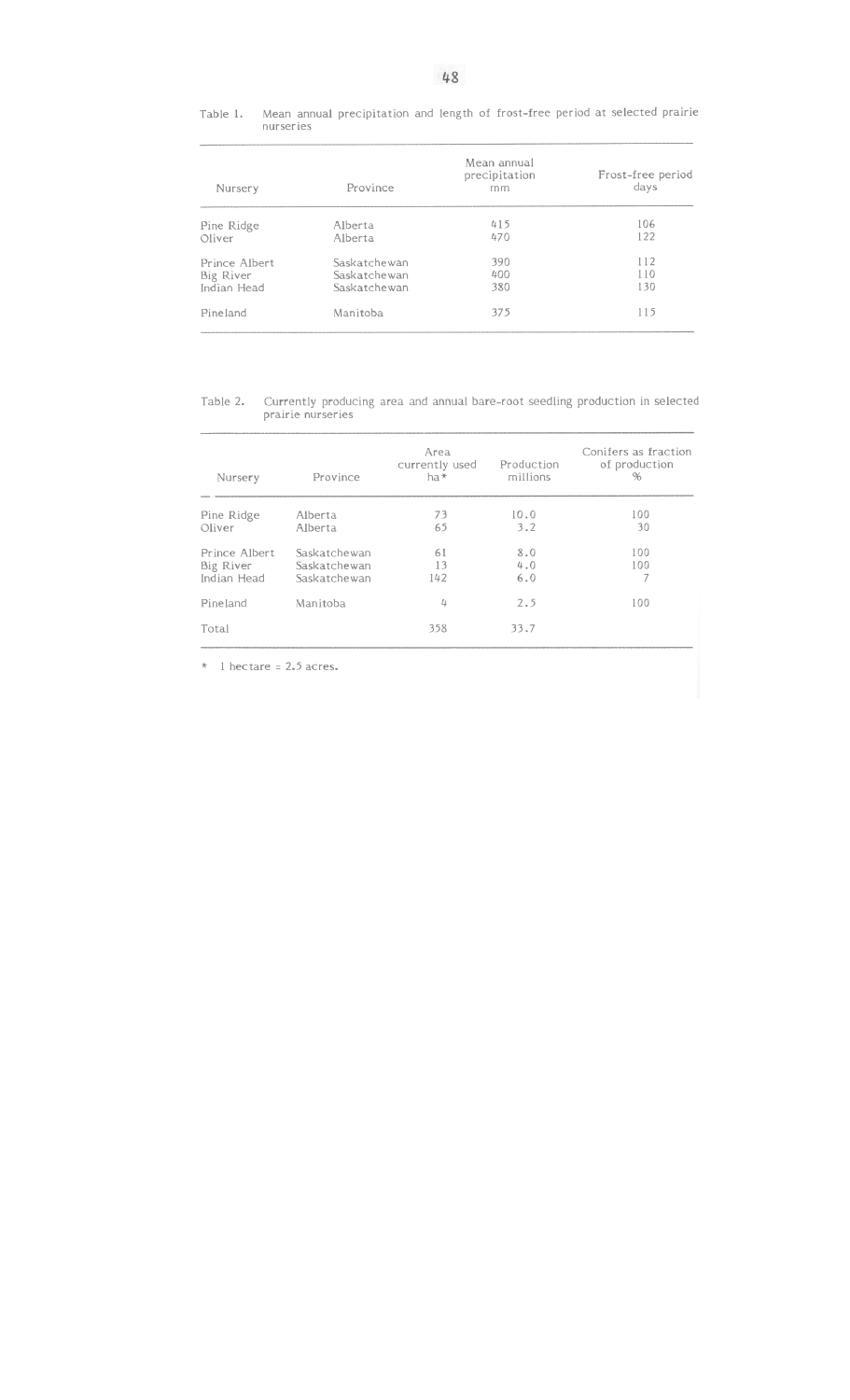#### **SOIL CHARACTERISTICS**

Soil characteristics at the nurseries vary throughout the region (Table 3), and certain chemical characteristics are closely associated with texture. Pineland is sandy, Pine Ridge and Prince Albert are loamy sand, Big River and Indian Head are sandy loam,

*and Oliver is mostly clay. Available water capacity (AWC)<sup>2</sup> varied from 8.5% at Pine*  Ridge to 26.5% at Big River and was related to the amount of silt-sized particles in the soil. Thus although Big River and Indian Head are nominally similar in soil texture (sandy loam), their percentages of silt are 31% and 18%, respectively, and this is reflected in the AWC. Soil pH is acceptable at Pine Ridge only; the level at all other nurseries is too high. (Recommended standards are given in Table 5.) Moreover, while calcareous subsoil exists in parts of these nurseries, free carbonate is present in the surface soil at Indian Head.

Electrical conductivity (EC) is a measure of total salinity, and only Pineland nursery is sufficiently low in soluble salts to be of no concern. Calcium and magnesium are the predominant water-soluble cations at all nurseries except Oliver, where sodium predominates. Among water-soluble anions, sulfate is present in highest concentration at all nurseries, particularly Prince Albert and Oliver (60 and 450 ppm, respectively). Chloride level at Indian Head (75 ppm) is about twice the concentration at other nurseries. Organic matter content is similar at all nurseries except at Indian Head, where the level is approximately one-half that of the others.

Total nitrogen (N) at Oliver nursery (0.14%) is twice the level at other nurseries and this gives it the lowest carbon:nitrogen ratio (9.6) of the six nurseries. The next higher C/N ratio is at the Indian Head nursery (11.6), but the remainder vary between 15 and 20. A low C/N ratio (e.g., less than 12:1) indicates that less nitrogen will be immobilized during breakdown of soil organic matter and therefore more of it will be

*available to plants through nitrification. Nitrate nitrogen (NO3-N) is a measure of readily* 

available nitrogen in the soil. Pine Ridge and Big River contain greatest amounts (81-83 *kg/ha), whereas Pineland is least (19 kg/ha). The phosphorous 3 level at Indian Head (240* 

kg/ha) was more than 2-4 times the concentration determined in other soils. Oliver and Indian Head are highest in ammonium acetate-extractable potassium (995 and 1494 kg/ha) and reflect the naturally high K levels in medium and fine-textured prairie soils. Overall, Pineland soils are lowest in fertility, which is due undoubtedly to the sand texture. Cation exchange capacity (CEC) reflects texture as well as organic matter content. At Oliver, CEC is two to three times that at the other nurseries and is due to the high clay content (70%) of this soil.

# **MAINTENANCE OF SOIL FERTILITY**

# **Organic Amendments**

The maintenance of soil fertility in prairie forest nurseries is through application of green manure, peat, sand, sulfur, and sulfuric acid and, of course, fertilizers (Table 4).

*2 Available water capacity is the difference between soil moisture content at 0.1 bar* tension and soil moisture content at 15 bars tension.

*3 Determined by extraction with 0.5 M sodium bicarbonate and development of color*  with ascorbic acid.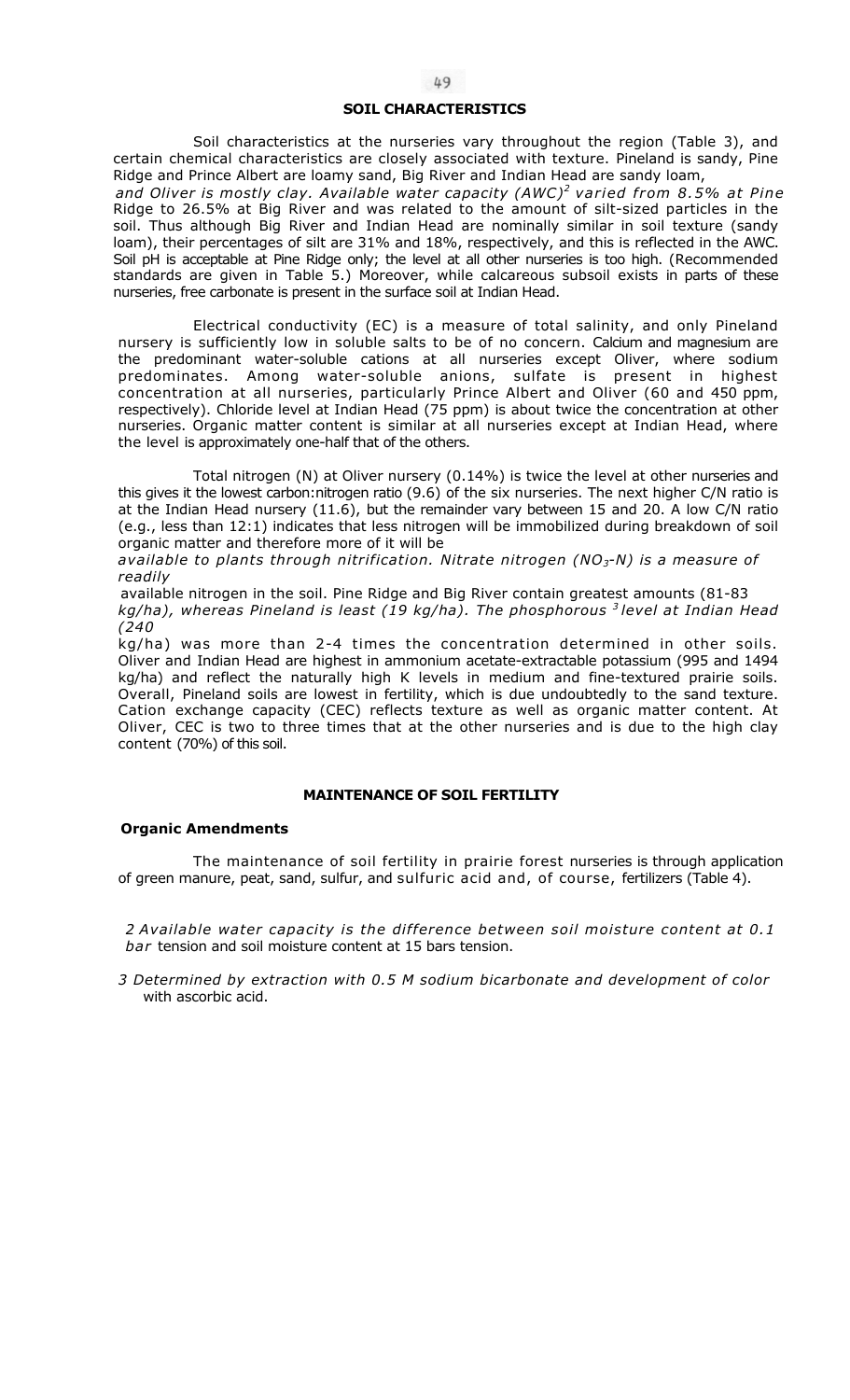| Nursery       | Province     | Texture | AWC <sup>1</sup><br>% | рH  | EC <sup>2</sup><br>mS/cm | OM <sup>3</sup><br>96 | Total N<br>96 | $NO3-N$<br>kg/ha | P<br>kg/ha | К<br>kg/ha | CEC <sup>4</sup><br>meg/100 $g$ |
|---------------|--------------|---------|-----------------------|-----|--------------------------|-----------------------|---------------|------------------|------------|------------|---------------------------------|
| Pine Ridge    | Alberta      | LS      | 8.5                   | 5.3 | 0.92                     | 6.0                   | 0.23          | 83               | 87         | 390        | 12.34                           |
| Oliver        | Alberta      |         | 24.9                  | 6.5 | 1.48                     | 6.8                   | 0.41          | 36               | 53         | 995        | 44.22                           |
| Prince Albert | Saskatchewan | LS.     | 21.6                  | 6.8 | 1.65                     | 6.5                   | 0.22          | 42               | 91         | 306        | 20.96                           |
| Big River     | Saskatchewan | SL.     | 26.5                  | 6.3 | 1.27                     | 6.1                   | 0.19          | 81               | 74         | 293        | 17.62                           |
| Indian Head   | Saskatchewan | SL      | 16.8                  | 7.9 | 1.30                     | 3.4                   | 0.17          | 58               | 240        | 1494       | 15.29                           |
| Pineland      | Manitoba     | S       | 16.1                  | 6.7 | 0.34                     | 5.6                   | 0.16          | 19               | 98         | 136        | 15.84                           |

Table 3. Summary of soil characteristics at selected tree nurseries in the prairie provinces

AWC = available water capacity.

EC = electrical conductivity.

OM = organic matter.

<sup>4</sup> CEC = cation exchange capacity.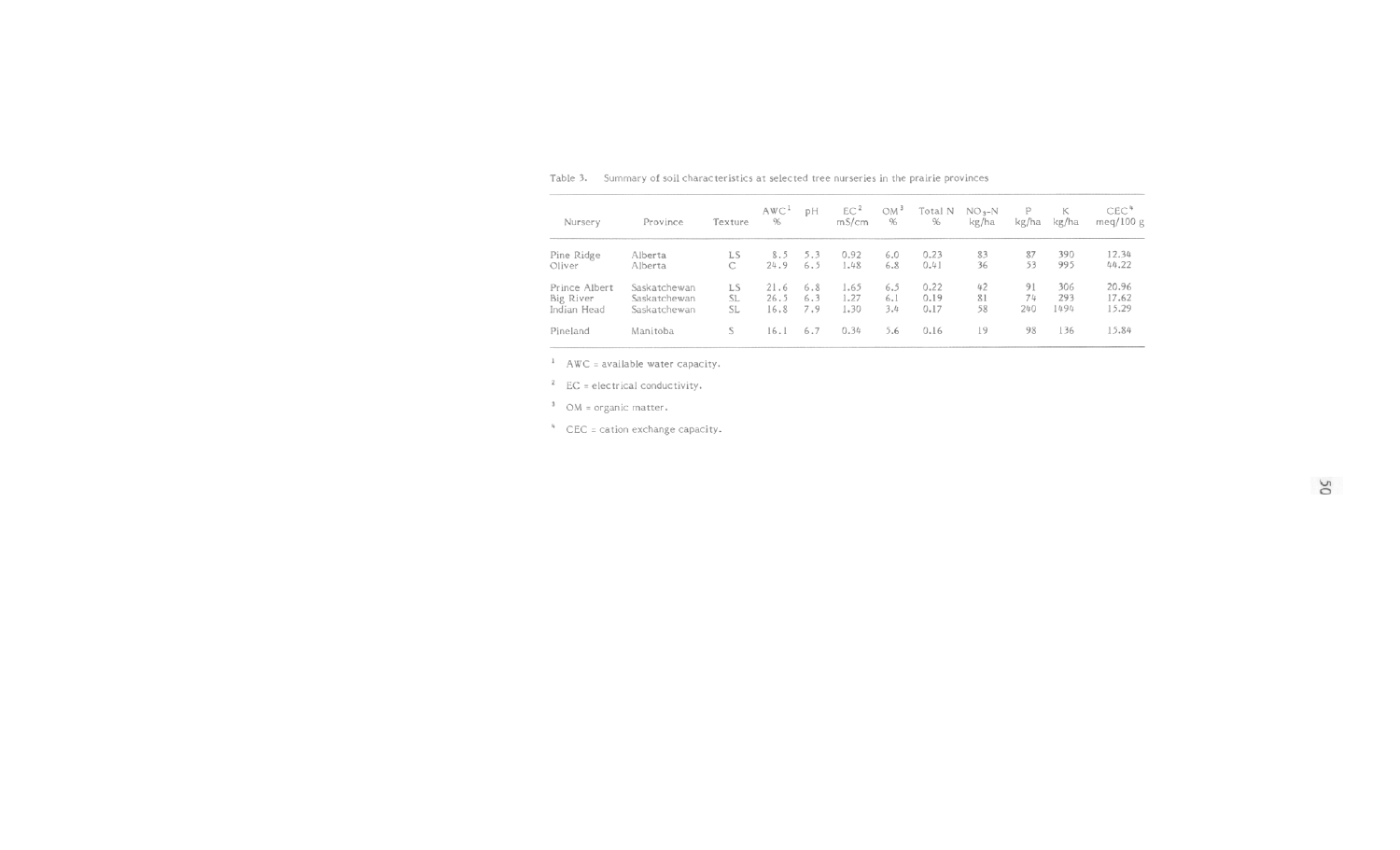|               |              | Amendments   |      |      |        |            |  |
|---------------|--------------|--------------|------|------|--------|------------|--|
| Nursery       | Province     | Green manure | Peat | Sand | Sulfur | Fertilizer |  |
| Pine Ridge    | Alberta      | Χ            | Х    |      | X      | X          |  |
| Oliver        | Alberta      | X            | X    | X    |        | X          |  |
| Prince Albert | Saskatchewan | X            | Х    |      | Х      | X          |  |
| Big River     | Saskatchewan | X            | X    |      | X      | X          |  |
| Indian Head   | Saskatchewan | X            |      |      |        | X          |  |
| Pineland      | Manitoba     |              | X    |      | X      | X          |  |

#### Table 4. Amendments used in soil fertility program

The objectives of green manuring and the application of peat are to maintain an adequate level of organic matter (approximately 5%), since organic matter adds fiber, improves tilth, and most important in coarse-textured soils) increases cation exchange capacity and available water capacity. At Pine Ridge, green manuring consists of plowing under fall rye and faba bean, whereas at Oliver, Prince Albert, and Big River, fall rye and oats are used. At Indian Head, the crops used are crested wheatgrass, alfalfa, and oats. No green manure is used at Pineland nursery. Peat is a common source of organic matter at all nurseries in the region; it is generally spread to a thickness of  $5\n-10$  cm and plowed into the soil during preparation of the seedbed. Because of its relative accessibility and low cost at most prairie nurseries, it is anticipated that peat will continue to play a significant role in their management. At Indian Head, laboratory studies to determine the breakdown rate of peat have shown that 40% of the original peat remains in the soil after 4 years. Such studies at other nurseries would be helpful in utilizing this organic amendment more judiciously. At Pineland nursery, sawdust has been used as a substitute for peat, and although it was an effective source of organic matter, nitrogen chlorosis developed in succeeding crops of seedlings unless extra nitrogen was applied to compensate for that assimilated by microorganisms.

# **Inorganic Amendments**

Sand has been used at Oliver and Indian Head to modify the fine-textured soil in the seedbeds. On the whole, this method of modifying texture has been impractical because of the large amount of sand required. Moreover, at Indian Head its use on coniferous species was discontinued because the sand supply was a source of calcium carbonate. Elemental sulfur is used to acidify the soils and thus reduce their pH to levels that are more suitable for conifers. Sulfur is recommended for this role because, although it is slow-acting (up to 2 years), it is recognized that coarse- and medium-textured soils generally have a low buffering capacity and therefore slow pH changes are preferable. The usual recommendation for S is 550-1100 kg/ha. At Pine Ridge and Prince Albert, soil pH is reduced to suitable levels through acidification of the irrigation water with sulfuric acid. The water is reduced from its initial pH of about 8.0 to pH **5.5** or 6.0. The acid is injected automatically into the irrigation system following monitoring of the initial pH.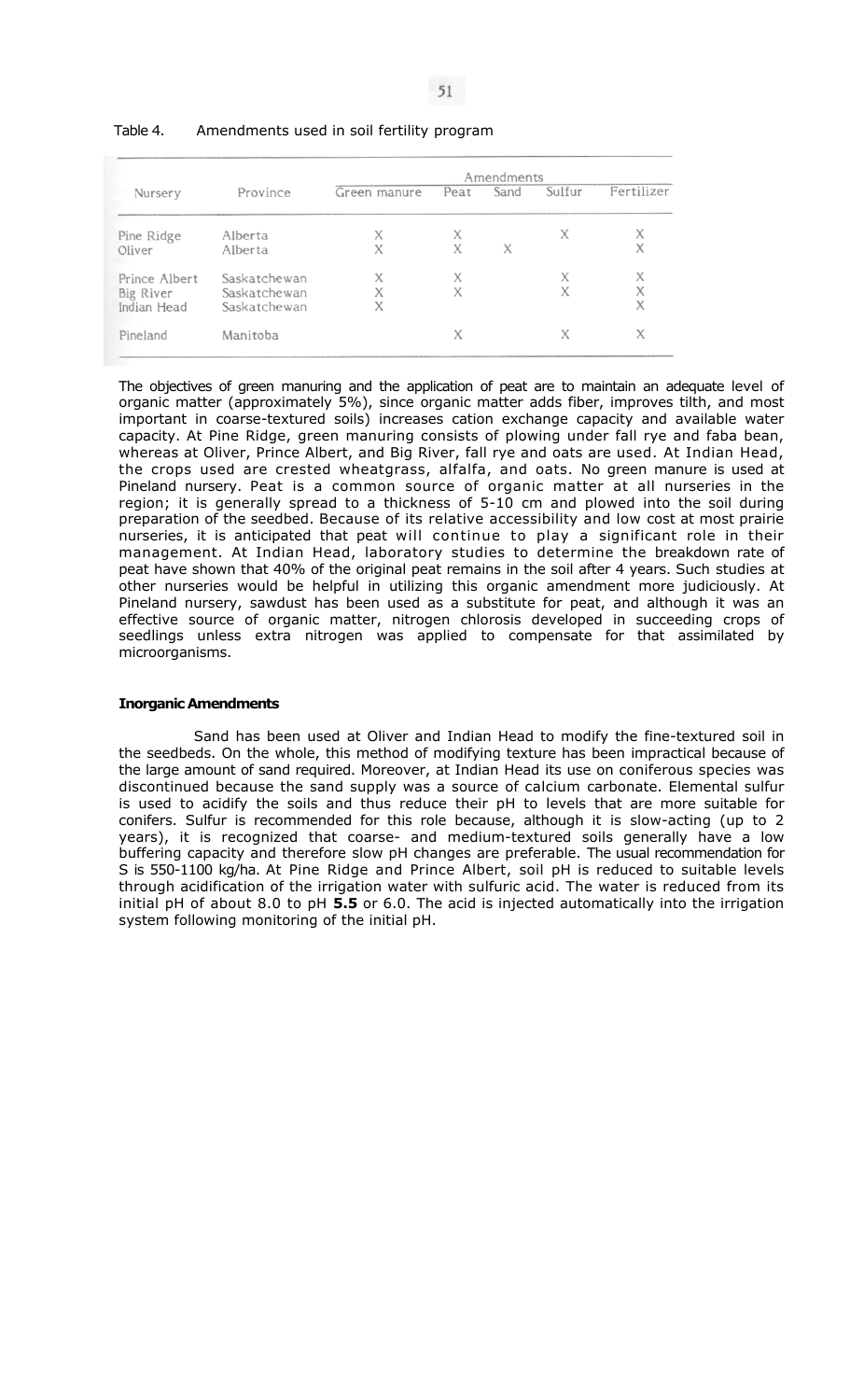#### **Fertilizers**

Without exception, the nurseries use fertilizers to maintain soil fertility. At Pine Ridge, most of it is applied as a solution via injection into the irrigation system, and the amount added through the season is based on accumulated degree-days. The liquid fertilizer applied is 28-10-22. Solid fertilizer as either ammonium sulfate (21-0-0) or urea (46-0-0) is used to supplement this when irrigation is inappropriate. The other nurseries use solid fertilizers exclusively, the only difference among them being the type and amount of fertilizer. For example, Oliver uses 46-0-0, monoammonium phosphate (11-480), and potash (0-0-62), whereas Prince Albert and Big River apply ammonium nitrate (340-0), 21-0-0, 11-48- 0, and 0-0-62. Pineland, on the other hand, uses ammonium phosphate (16-20-0), 34-0-0, ordinary superphosphate (0-20-0), and potassium sulfate (0-0-50). For its conifers, Indian Head applies only nitrogen (30 kg/ha as 34-0-0) since phosphorus and potassium levels are already adequate (Table 3). The total amount of fertilizer applied depends on the age of the crop, but basically phosphorus and potassium are applied and mixed into the seedbed prior to seeding, while nitrogen is top-dressed in multiple (3-5) applications during the growing season to achieve the prescribed levels (Table 5). In the case of nitrogen, 56, 112, and 112 kg/ha may be required for 1-0, 2-0, and 3-0 stock, respectively.

| Table 5.  | Recommended standards for for-<br>est nursery soils in the prairie<br>provinces |
|-----------|---------------------------------------------------------------------------------|
| Texture   | $LS-SL$                                                                         |
| рH        | 5.5                                                                             |
| EC        | $< 0.75$ mS/cm                                                                  |
| <b>OM</b> | 5 %                                                                             |
| $NO3-N$   | 56-112 kg/ha                                                                    |
| P         | 45-90 kg/ha                                                                     |
| К         | 280 kg/ha                                                                       |

The type of fertilizer is selected on the basis of local conditions, availability of material, and demonstrated effect. For example, it was found at Indian Head that Colorado spruce and Scots pine grew equally well when nitrogen was supplied as either ammonium or nitrate. At Prince Albert it was found that, whereas jack pine benefited equally from either source of nitrogen, white spruce favored the ammonium form. As a result of the alkalinity of most of the soils, 21-0-0 and/or 16-20-0 are recommended because of their high residual acidity. They help to lower soil pH to the recommended level (Table 5). If, on the other hand, adjustment of soil pH is not desired, then 34-0-0 is used. Local conditions also dictate the choice of the potassium fertilizer. Where salinity is a potential problem, 0-0-50 is preferable to 0-0-62 because of the lower salt index of the former material.

# **RECOMMENDED STANDARDS**

The recommended standards (Table 5) are intended as guidelines for the nurseries. Site selection initially may influence all the listed characteristics, but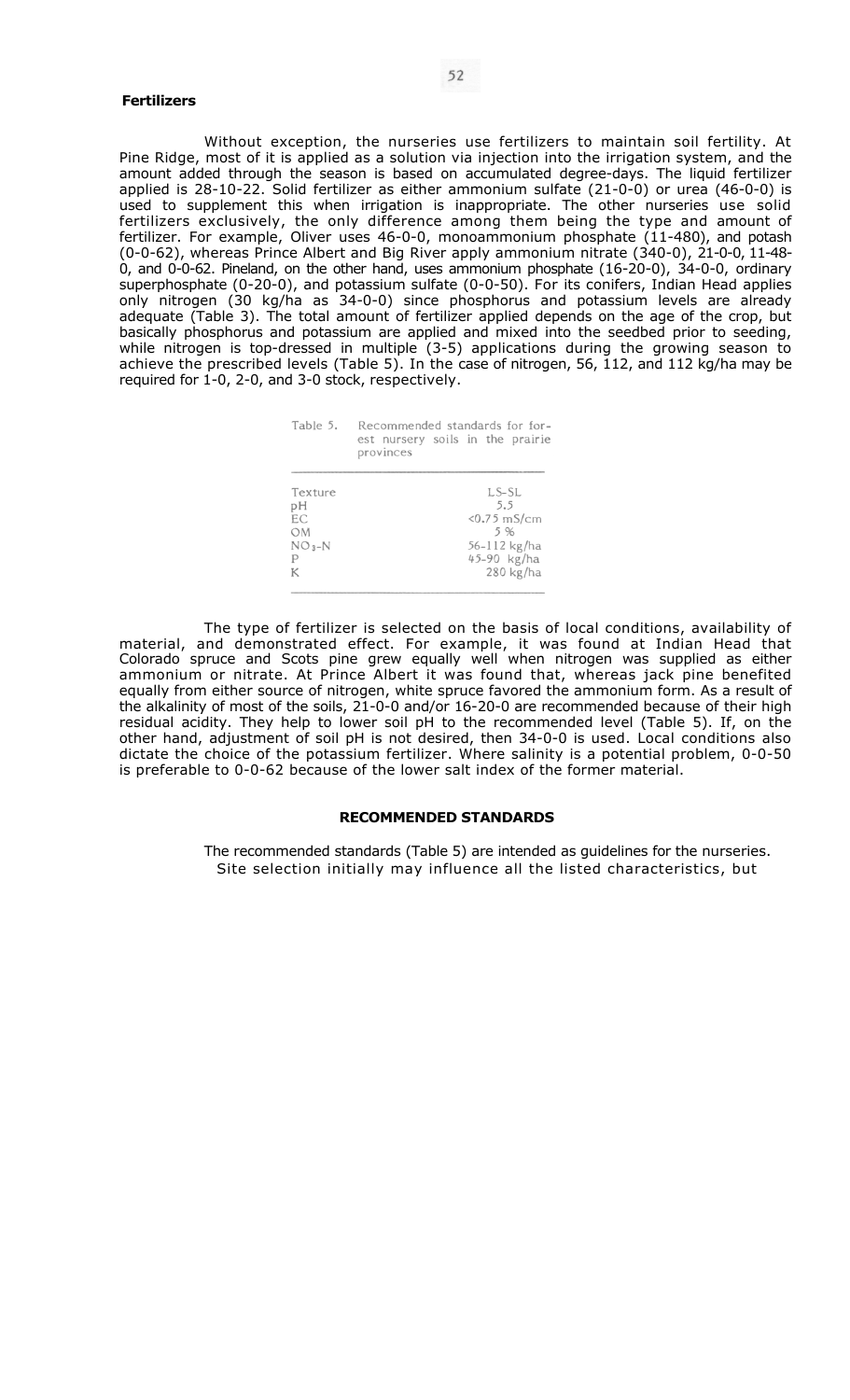unsuitable texture will definitely have profound consequences on the entire nursery as a viable operation. Whereas the other characteristics can be manipulated with relative ease, textural changes are often impractical and uneconomical because of seedling costs. While these standards are recommended (based on plot experiments), each nurseryman is urged to determine the specific requirements for stock of prescribed quality at his particular location. Production of bare-root stock is subject to numerous vagaries of the weather. Whenever possible, the reproducible aspects of the operation should be maintained and strengthened.

# CONCLUSIONS

- 1. Different soil characteristics at prairie forest nurseries have resulted in different approaches to maintenance of soil fertility. Each nurseryman should be familiar with the limitations of his particular situation and take appropriate steps to deal with these problems specifically.
- 2. More 'maintenance' studies are needed. The Indian Head study on the breakdown of peat should be pursued at other locations, since it would enable a more efficient use of this resource. The long-term effect of sulfate (from elemental sulfur and sulfuric acid) should be monitored. Also, where facilities permit, integration of foliar analysis into the nursery should be considered.
- 3. More judicious use of fertilizers and irrigation would undoubtedly increase efficiency of the nurseries generally. With desired standards of nursery stock already in mind, manipulation of these inputs should be done (while monitoring nutrient leaching) to see how the stock is affected. On the prairies, however, input of heat units will remain a critical determinant of crop quality.

#### **REFERENCES**

Anonymous. 1980. Bare-root fertilization schedule for Pineland forest nursery. Manitoba Department of Natural Resources, Hadashville, Manitoba.

> 1980. Provincial tree nursery--1980 annual report. Alberta Agriculture, Edmonton, Alberta.

- Armson, K.A. and V. Sadreika. 1979. Forest tree nursery soil management and related practices. Ontario Ministry of Natural Resources, Toronto, Ontario.
- Canada Department of Regional Economic Expansion. 1980. 1979 report of the PFRA tree nursery. Prairie Farm Rehabilitation Administration, Indian Head, Saskatchewan.
- Edwards, I.K. 1977. Chemical amelioration of solonetzic soils at the Provincial Tree Nursery, Oliver, Alberta. Environ. Can., Can. For. Serv., North. For. Res. Cent. Edmonton, Alberta. Inf. Rep. NOR-X-187.
	- 1977. Fertility of transplant fields at the Prince Albert Forest Nursery. Environ. Can., Can. For. Serv., North. For. Res. Cent. Edmonton, Alberta. Inf. Rep. NOR-X-189.